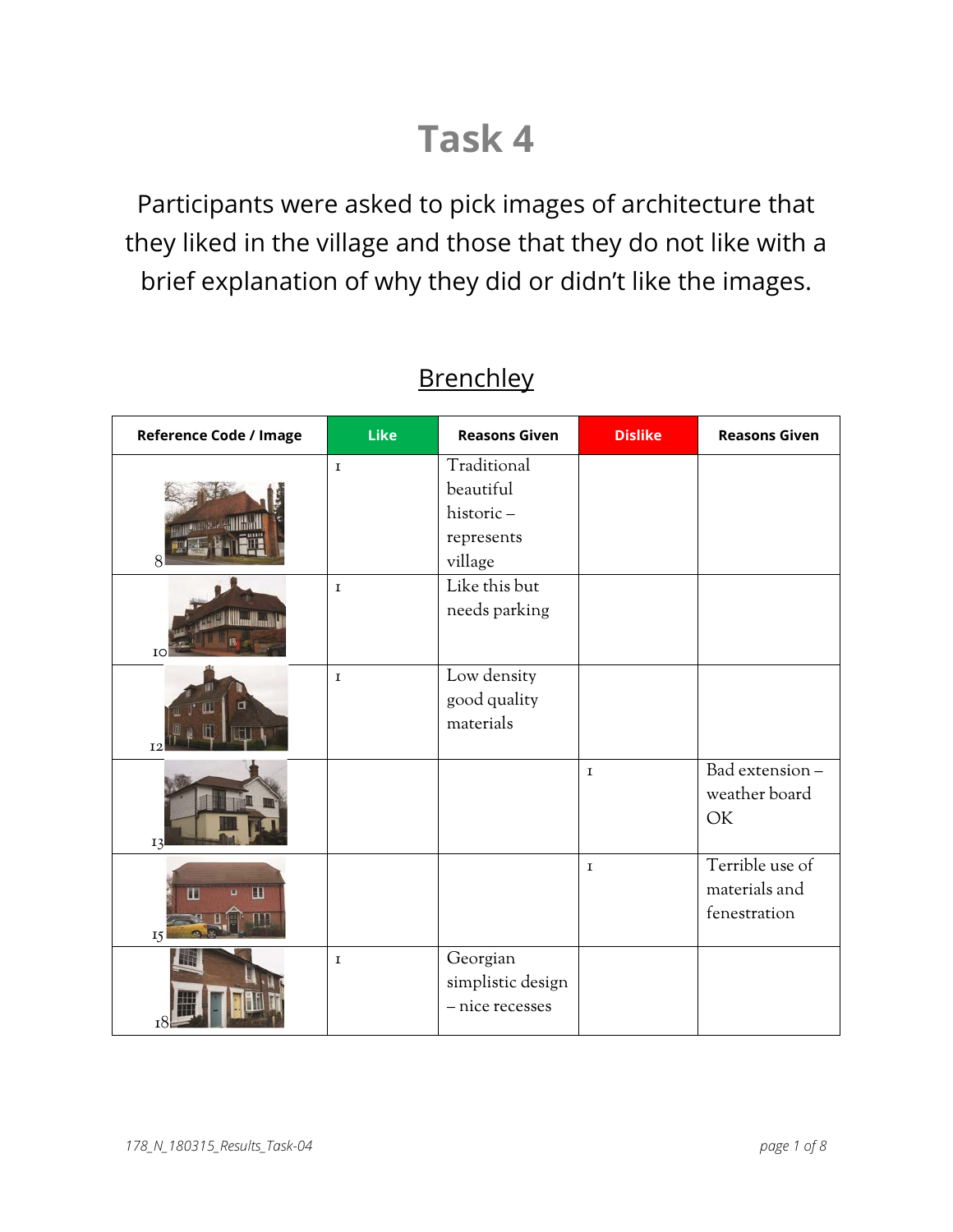|                           | $\mathbf I$ | Traditional but |             |                              |
|---------------------------|-------------|-----------------|-------------|------------------------------|
| HH<br>m mì<br>TH<br>88 AM |             | modern          |             |                              |
| 23                        | $\mathbf I$ | Modern housing  | $\mathbf I$ | Too bright -                 |
|                           |             | - traditional   |             | trying too hard              |
|                           |             | materials but   |             |                              |
|                           |             | not             |             |                              |
|                           |             | overwhelming    |             |                              |
|                           |             | interesting     |             |                              |
|                           |             | detail-lend     |             |                              |
|                           |             | themselves to   |             |                              |
|                           |             | starter         |             |                              |
|                           |             | homes/downsize  |             |                              |
| $_{24}$                   |             | homes           |             |                              |
|                           |             |                 | $\mathbf 2$ | Disorganised-                |
|                           |             |                 |             | weatherboard                 |
|                           |             |                 |             | OK                           |
|                           |             |                 |             |                              |
|                           |             |                 |             | Messy                        |
|                           |             |                 |             | mismatched                   |
|                           |             |                 |             |                              |
|                           |             |                 |             | Bungalow with                |
|                           |             |                 |             | steps defeats                |
|                           |             |                 |             | point for<br>disabled access |
| 25                        |             | Modern housing  | $\mathbf I$ | Windows too                  |
|                           | $\mathbf I$ | - traditional   |             | small                        |
|                           |             | materials but   |             |                              |
|                           |             | not             |             |                              |
|                           |             | overwhelming    |             |                              |
|                           |             | interesting     |             |                              |
|                           |             | detail-lend     |             |                              |
|                           |             | themselves to   |             |                              |
|                           |             | starter         |             |                              |
|                           |             | homes/downsize  |             |                              |
| 27                        |             | homes           |             |                              |
|                           |             |                 | $\,2\,$     | Spartan - don't              |
|                           |             |                 |             | like long terraces           |
|                           |             |                 |             |                              |
|                           |             |                 |             | Bland                        |
| 30 <sub>o</sub>           |             |                 |             | unimaginative                |

*178\_N\_180315\_Results\_Task-04 page 2 of 8*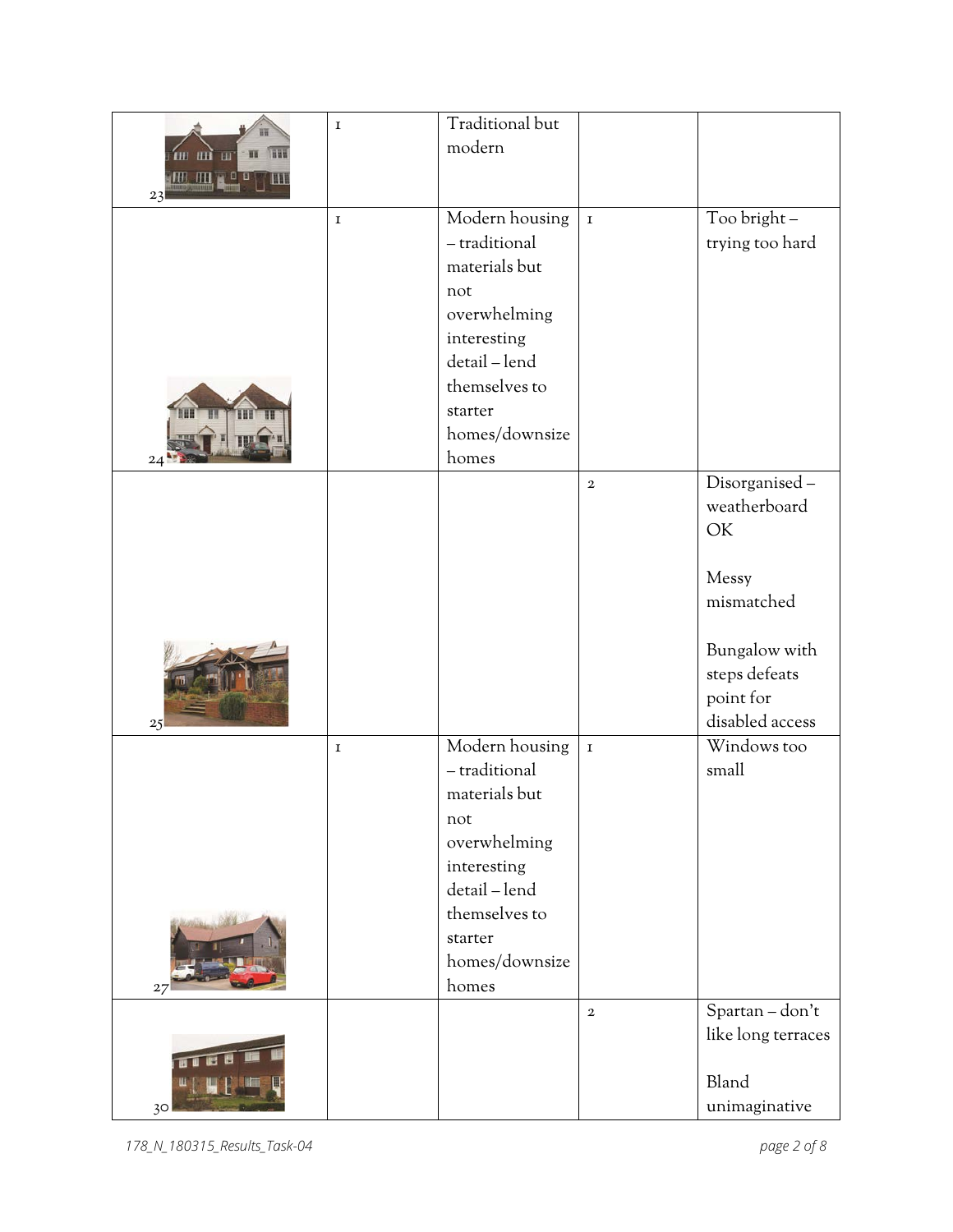|                 | $\mathbf I$    | Would like              |             |                 |
|-----------------|----------------|-------------------------|-------------|-----------------|
|                 |                | bungalows but           |             |                 |
| Щ<br>吅          |                | not in this             |             |                 |
| 3I              |                | design style            |             |                 |
|                 |                |                         | $\mathbf I$ | Grey            |
|                 |                |                         |             | weatherboarding |
|                 |                |                         |             | inappropriate   |
| 33              |                |                         |             |                 |
|                 | $\mathbf I$    | Low density -           |             |                 |
|                 |                | good quality            |             |                 |
| H III           |                | materials-              |             |                 |
|                 |                | interesting             |             |                 |
| 37              |                | facade                  |             |                 |
|                 | $\mathfrak{2}$ | Mixed style             |             |                 |
|                 |                |                         |             |                 |
|                 |                | Modern housing          |             |                 |
|                 |                | - traditional           |             |                 |
|                 |                | materials but           |             |                 |
|                 |                | not                     |             |                 |
|                 |                | overwhelming            |             |                 |
|                 |                | interesting             |             |                 |
|                 |                | detail-lend             |             |                 |
|                 |                | themselves to           |             |                 |
| <b>Time</b>     |                | starter                 |             |                 |
|                 |                | homes/downsize<br>homes |             |                 |
| 38              |                |                         | $\mathbf I$ | Flat façade bad |
|                 |                |                         |             | fenestration    |
|                 |                |                         |             |                 |
| - -<br>39       |                |                         |             |                 |
|                 |                |                         | $\,2\,$     | Not to be       |
|                 |                |                         |             | repeated-       |
|                 |                |                         |             | architecturally |
|                 |                |                         |             | "unifacing"     |
|                 |                |                         |             |                 |
|                 |                |                         |             | No character or |
| 40 <sup>°</sup> |                |                         |             | quality         |
|                 |                |                         | $\mathbf I$ | Bland           |
|                 |                |                         |             |                 |
| 4I              |                |                         |             |                 |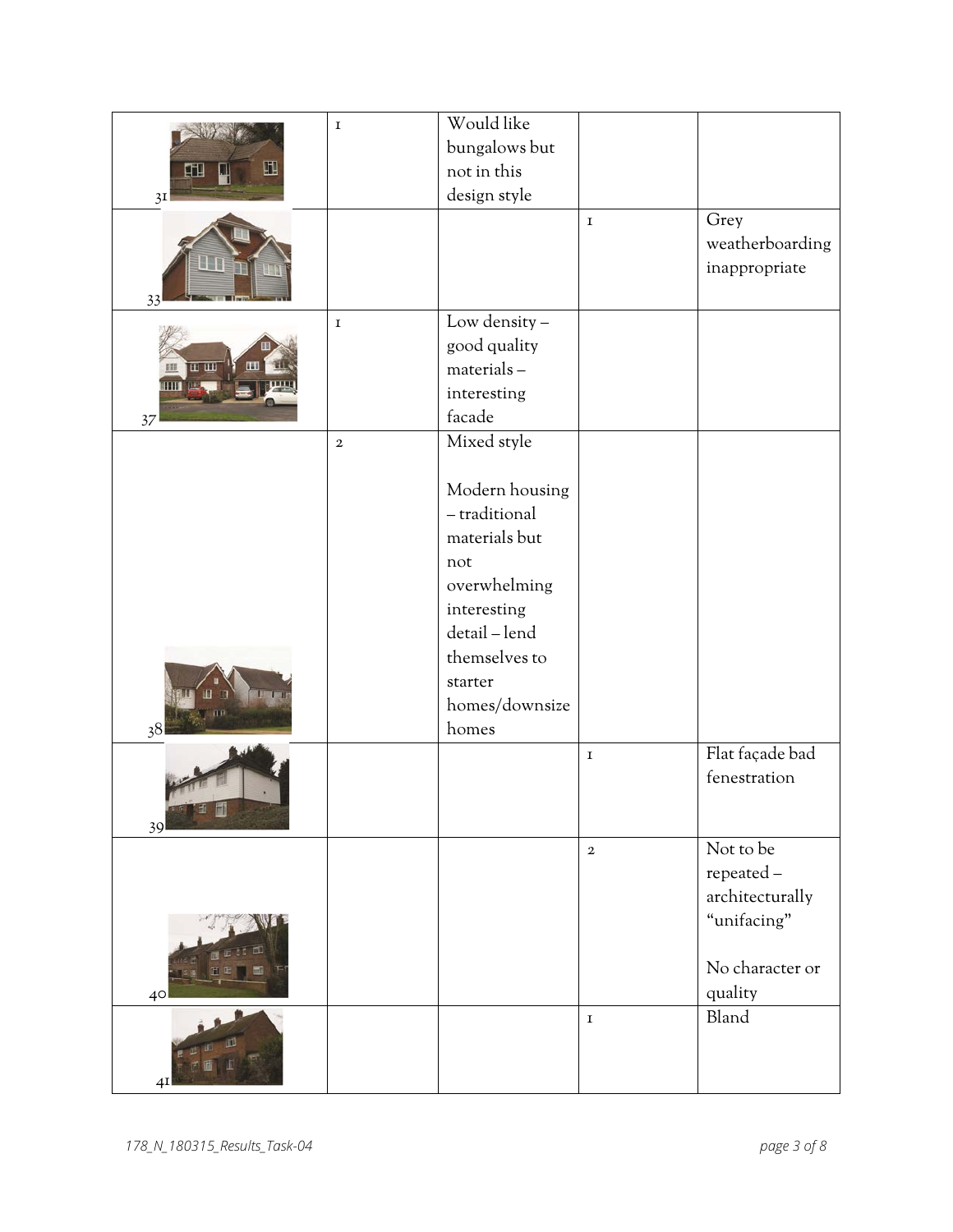|    |             |                  | $\mathbf 2$  | Lacking           |
|----|-------------|------------------|--------------|-------------------|
|    |             |                  |              | character         |
|    |             |                  |              | Utilitarian-      |
| 42 |             |                  |              | lacking character |
|    |             |                  | $\mathbf I$  | Too dark          |
|    |             |                  |              |                   |
|    |             |                  |              |                   |
| 45 |             |                  |              |                   |
|    | $\mathbf I$ | Traditional tile |              |                   |
|    |             | hanging Kent     |              |                   |
|    |             | gable end semi-  |              |                   |
|    |             | detached-        |              |                   |
| 46 |             | lower cost       |              |                   |
|    | $\mathbf I$ | Pure             |              |                   |
|    |             | architectural    |              |                   |
|    |             | clarity          |              |                   |
| 48 |             |                  |              |                   |
|    | $\mathbf I$ | Like Kentish     |              |                   |
|    |             | style            |              |                   |
| 5I |             |                  |              |                   |
|    | $\,2\,$     | Lovely           |              |                   |
|    |             | conversion of an |              |                   |
|    |             | old farm         |              |                   |
|    |             | building         |              |                   |
|    |             |                  |              |                   |
|    |             | Traditional      |              |                   |
| 52 |             | reused           |              |                   |
|    | $\mathbf I$ | Traditional      |              |                   |
|    |             | weatherboard     |              |                   |
|    |             | terraced low     |              |                   |
| 56 |             | cost/affordable  |              |                   |
|    | $\mathbf I$ | Modern take on   | $\mathbf{2}$ | Modern Tudor      |
|    |             | traditional      |              | should not be     |
|    |             | design           |              | used in 2018      |
|    |             |                  |              |                   |
|    |             |                  |              | Mock Tudor-       |
|    |             |                  |              | wrong bricks      |
| 57 |             |                  |              | and tiles         |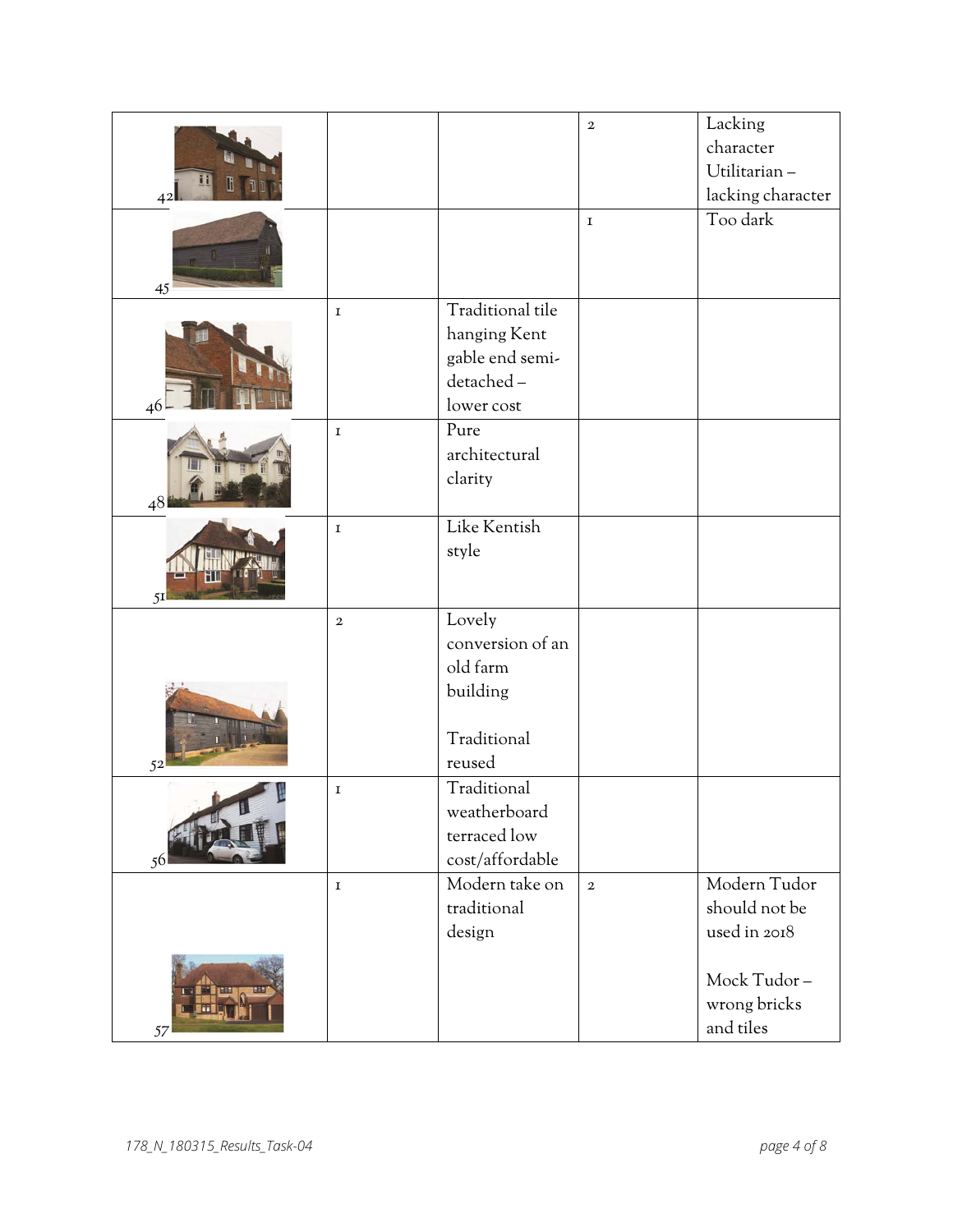## **Matfield**

| Reference Code / Image            | Like           | <b>Reasons Given</b>                                                                                                                                                                                                                                  | <b>Dislike</b> | <b>Reasons Given</b> |
|-----------------------------------|----------------|-------------------------------------------------------------------------------------------------------------------------------------------------------------------------------------------------------------------------------------------------------|----------------|----------------------|
| $\blacksquare$<br>m<br>H<br>n nac | $\mathbf I$    | Weatherboarding<br>white in local<br>style - peg tile<br>roof                                                                                                                                                                                         |                |                      |
|                                   |                |                                                                                                                                                                                                                                                       | $\overline{3}$ | Boring 60's          |
|                                   | $\mathbf I$    | Smaller more<br>affordable for<br>local young<br>adults. Beautiful<br>design                                                                                                                                                                          |                |                      |
| IQ                                | $\mathbf I$    | Lovely colour<br>brick                                                                                                                                                                                                                                |                |                      |
|                                   | $\overline{4}$ | Affordable.<br>Looks good<br>Like Kentish<br>weatherboarding<br>- windows in<br>proportion-<br>modern<br>sympathetic to<br>local style<br>Good example of<br>modern<br>architecture in<br>keeping. Higher<br>density<br>For a more<br>modern build in |                |                      |
| 24                                |                | keeping with<br>village design-<br>more affordable<br>type of housing                                                                                                                                                                                 |                |                      |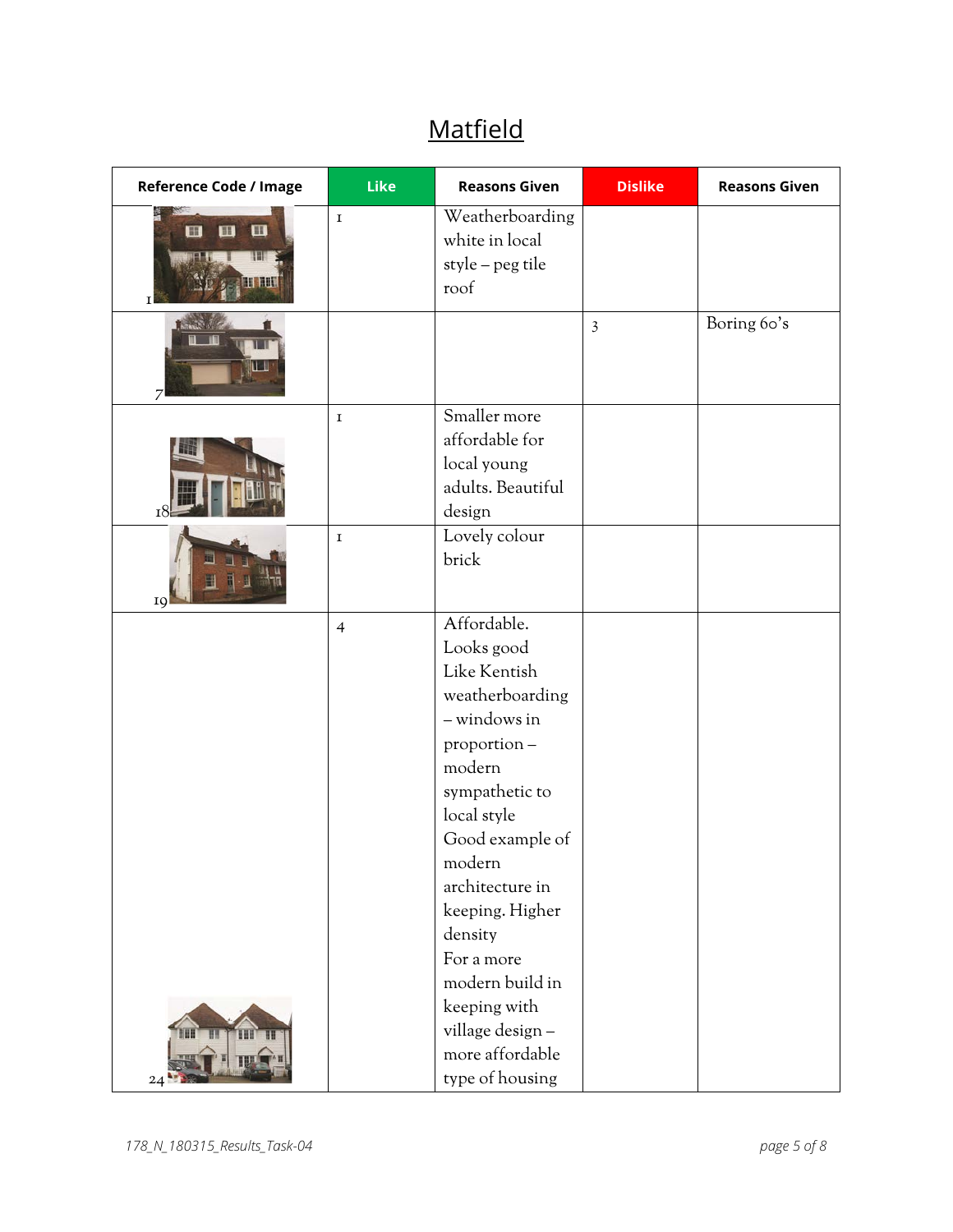|                 | $\mathbf I$ | Barn style -        | $\mathbf I$    | Dark              |
|-----------------|-------------|---------------------|----------------|-------------------|
|                 |             | works in Kent       |                | weatherboarding   |
|                 |             | style - fit smaller |                | small windows     |
|                 |             | more affordable     |                | uninspiring       |
|                 |             | houses that fits    |                |                   |
|                 |             | into a building     |                |                   |
|                 |             | that fits in with   |                |                   |
|                 |             | local styles -      |                |                   |
|                 |             | older style         |                |                   |
| 27              |             | windows works       |                |                   |
|                 |             |                     | $\mathbf I$    | Small windows     |
|                 |             |                     |                | dark and          |
|                 |             |                     |                | depressing-       |
|                 |             |                     |                | colours dreadful  |
|                 |             |                     |                | - garage hinges   |
| 28              |             |                     |                | cheap             |
|                 |             |                     | $\mathbf I$    | No character-     |
|                 |             |                     |                | all the same -    |
| 29              |             |                     |                | town style        |
|                 |             |                     | $\mathbf 2$    | Uninspiring       |
|                 |             |                     |                | 1960s             |
|                 |             |                     |                | architecture-     |
|                 |             |                     |                | cheap version of  |
|                 |             |                     |                | traditional-      |
|                 |             |                     |                | roofline could be |
|                 |             |                     |                | broken up.        |
|                 |             |                     |                | Not "in-          |
|                 |             |                     |                | keeping" - no     |
|                 |             |                     |                | character-look    |
| 30 <sup>°</sup> |             |                     |                | cheap             |
|                 |             |                     | $\overline{3}$ | Boring, not in    |
|                 |             |                     |                | keeping           |
|                 |             |                     |                |                   |
|                 |             |                     |                | Not in keeping    |
|                 |             |                     |                |                   |
| Щ<br>吅<br>Щ     |             |                     |                | Plastic windows   |
| 3I              |             |                     |                | horrible          |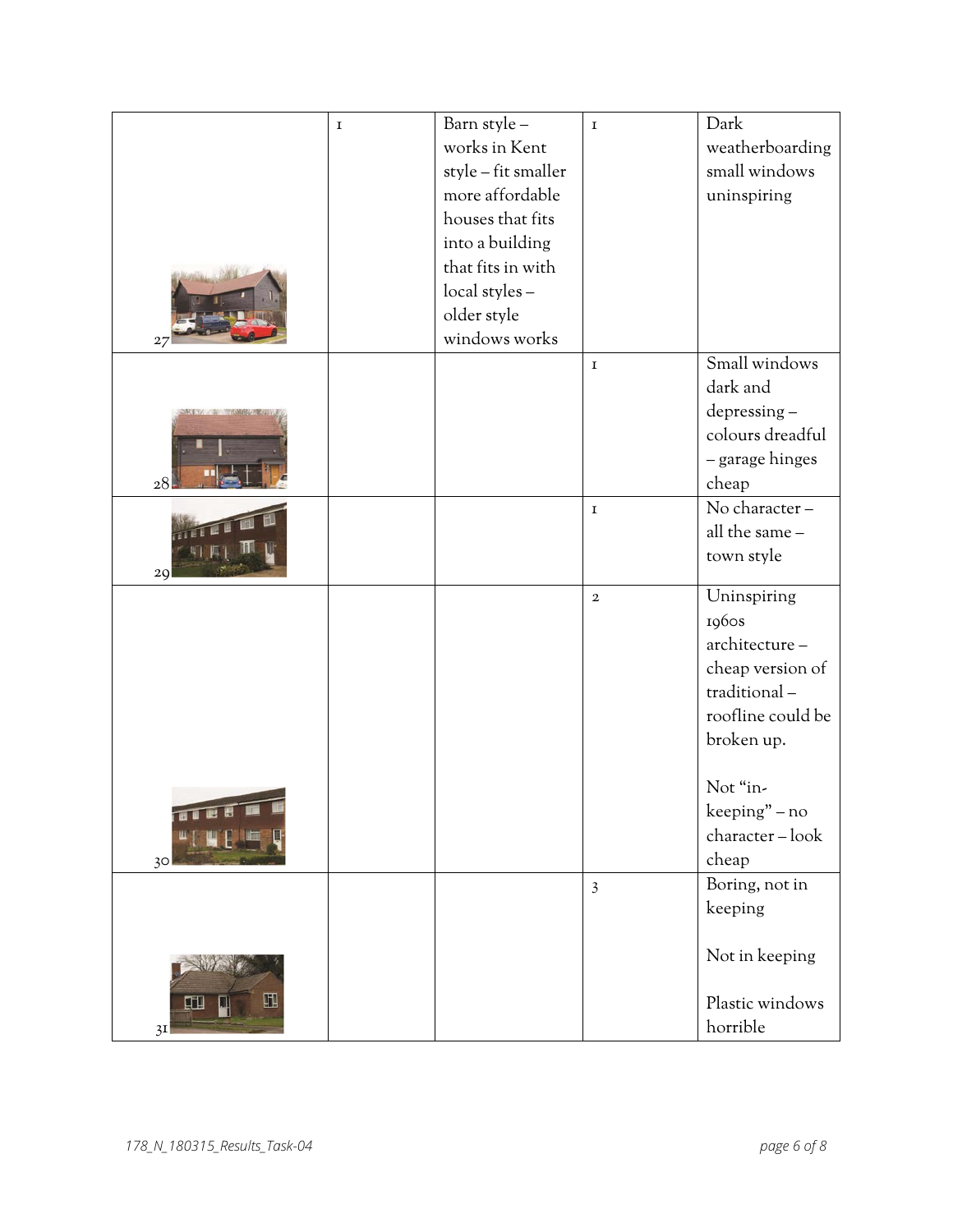|                 | $\mathbf I$    | Fits with<br>surroundings.     |                |                                 |
|-----------------|----------------|--------------------------------|----------------|---------------------------------|
|                 |                | Weather                        |                |                                 |
|                 |                | boarding. Red                  |                |                                 |
|                 |                | bricks. Detached               |                |                                 |
| 18              |                | space. Trees                   |                |                                 |
| 38              |                | bushes.                        |                |                                 |
|                 |                |                                | $\overline{3}$ | Ugly out of                     |
|                 |                |                                |                | character                       |
|                 |                |                                |                |                                 |
|                 |                |                                |                | Bland not in                    |
|                 |                |                                |                | keeping                         |
|                 |                |                                |                |                                 |
|                 |                |                                |                | Not sympathetic                 |
|                 |                |                                |                | to the village -                |
| 40 <sup>°</sup> |                |                                |                | unkept                          |
|                 |                |                                | $\mathbf I$    | Boring-                         |
|                 |                |                                |                | extension out of                |
|                 |                |                                |                | character                       |
| 4I              |                |                                |                |                                 |
|                 |                |                                | $\mathbf I$    | Uninspiring                     |
|                 |                |                                |                | urban style                     |
|                 |                |                                |                | housing too<br>similar and drab |
| 42              |                | In keeping with                |                |                                 |
|                 | $\mathbf I$    | Kent                           |                |                                 |
| EEB             |                |                                |                |                                 |
| Ħ               |                |                                |                |                                 |
| 44              |                |                                |                |                                 |
|                 | $\,2\,$        | Classical                      |                |                                 |
|                 |                | unique                         |                |                                 |
|                 |                |                                |                |                                 |
| 47              |                |                                |                |                                 |
|                 | $\overline{3}$ | Modern house in                |                |                                 |
|                 |                | keeping with the               |                |                                 |
|                 |                | area. Relatively<br>affordable |                |                                 |
|                 |                |                                |                |                                 |
|                 |                | Modern built                   |                |                                 |
|                 |                | approx. 15 years               |                |                                 |
|                 |                | ago - in keeping               |                |                                 |
| 49              |                |                                |                |                                 |